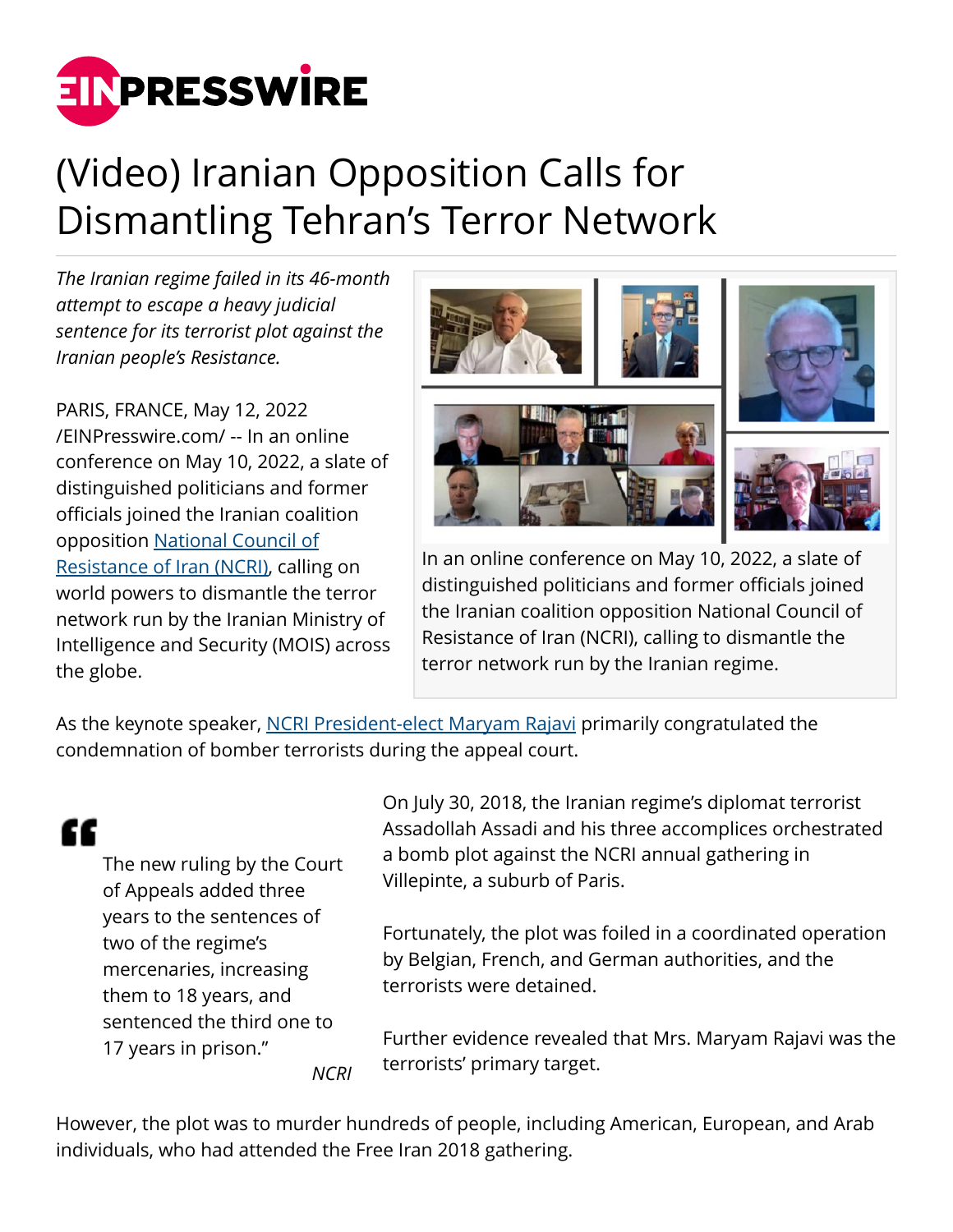In their investigation, prosecutors discovered a green notebook belonging to Assadi, which was the clue to an expanded network of an MOIS terror network across Europe. Notably, the three terrorists, Nasimeh Na'ami, Mehrdad Arefani, and Amir Sa'douni, were one of the regime's sleeper cells.

Read More: Tehran Doesn't Limit Its Terrorism to a Single Bombing.

On February 4, 2021, a Belgian court in Antwerp city sentenced Assadollah Assadi to 20 years in prison despite the Iranian regime's diplomatic pressure and indirect terror threats. The court also sentenced Na'ami to 18 years imprisonment, Arefani to 17 years, and Sa'douni to 15 years.

The "diplomat" did not appeal the verdict, fearing further investigation into the involvement of high-ranking officials in the plot and more scandal.

On the other hand, the latter's abandoning the appeal revealed there was a state-backed plot, not a futile attempt by so-called rogue elements.



On July 30, 2018, the Iranian regime's diplomat terrorist Assadollah Assadi and his three accomplices orchestrated a bomb plot against the NCRI annual gathering in Villepinte, a suburb of Paris.



As the keynote speaker, NCRI President-elect Maryam Rajavi primarily congratulated the condemnation of bomber terrorists during the appeal court. She Calls for Dismantling MOIS Terror Network.

However, his accomplices asked the appeal court to review the case. Today, the appeal court upheld the sentences of Na'ami and Arefani and extended Sa'douni's sentence to 18 years in prison.

NCRI President-elect Maryam Rajavi Calls for Dismantling MOIS Terror Network

"The ruling of the Court of Appeals in Antwerp, describing it as the decisive defeat of the clerical regime in evading legal condemnation," Mrs. Rajavi said.

"Congratulations on this great victory of the Iranian people and Resistance versus the mullahs' Intelligence Ministry, Judiciary, and the entirety of the terrorist and religious dictatorship ruling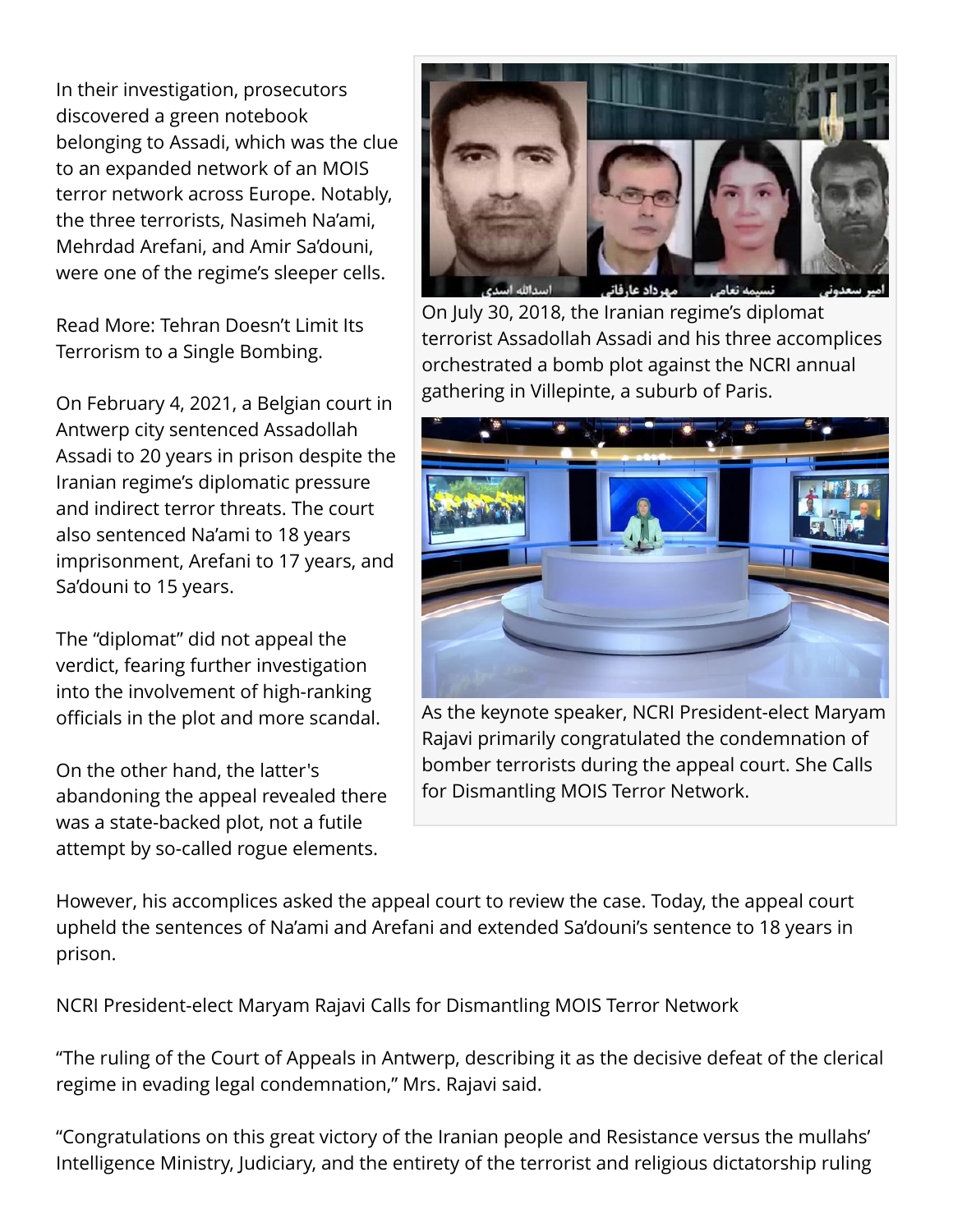Iran."

"The new ruling by the Court of Appeals added three years to the sentences of two of the regime's mercenaries, increasing them to 18 years, and sentenced the third one to 17 years in prison. Their citizenship was revoked permanently, and their passports were repealed. Each of them was also ordered to pay 60,000 Euros in cash," Mrs. Rajavi added.

Therefore, the Iranian regime failed in its 46-month attempt to escape a heavy judicial sentence for its terrorist plot against the Iranian people's Resistance.

It is also the failure of Khamenei, Rouhani, and Raisi, who wanted to turn terrorist operations into their absolute right by manipulating diplomatic immunity. The Belgian Judiciary, however, said no to such unbelievable impudence.

"No one can doubt the Iranian Resistance's position that the clerical regime depends on terrorism and cannot give it up even for a single day. As [Massoud \[Rajavi, the Leader of the](https://www.ncr-iran.org/en/massoud-rajavi/) [Iranian Resistance\]](https://www.ncr-iran.org/en/massoud-rajavi/) reiterated, 'From the outset, warmongering and export



Maryam Rajavi said. "Congratulations on this great victory of the Iranian people and Resistance versus the mullahs' Intelligence Ministry, Judiciary, and the entirety of the terrorist and religious dictatorship ruling Iran."



Khamenei, Rouhani, Zarif, and Alavi Should Be Indicted for Acts of Terror, Says Former MEP Struan Stevenson "Diplomats enjoy special privileges, and Assadi violated each of the core principles of diplomacy. Mr. Stevenson said.

of fundamentalism and terrorism have served as a protective shield for the Velayat-e Faqih regime the regime needs them to survive,'" she concluded.

Justice Has Yet to Serve, Says Former U.S. Sen. Robert Torricelli.

"The international community needs to take note that justice is incomplete. The same diplomatic core that planned to plant a bomb in Paris exists, and they still sit at the negotiating table with the United States and other powers," Sen. Torricelli said.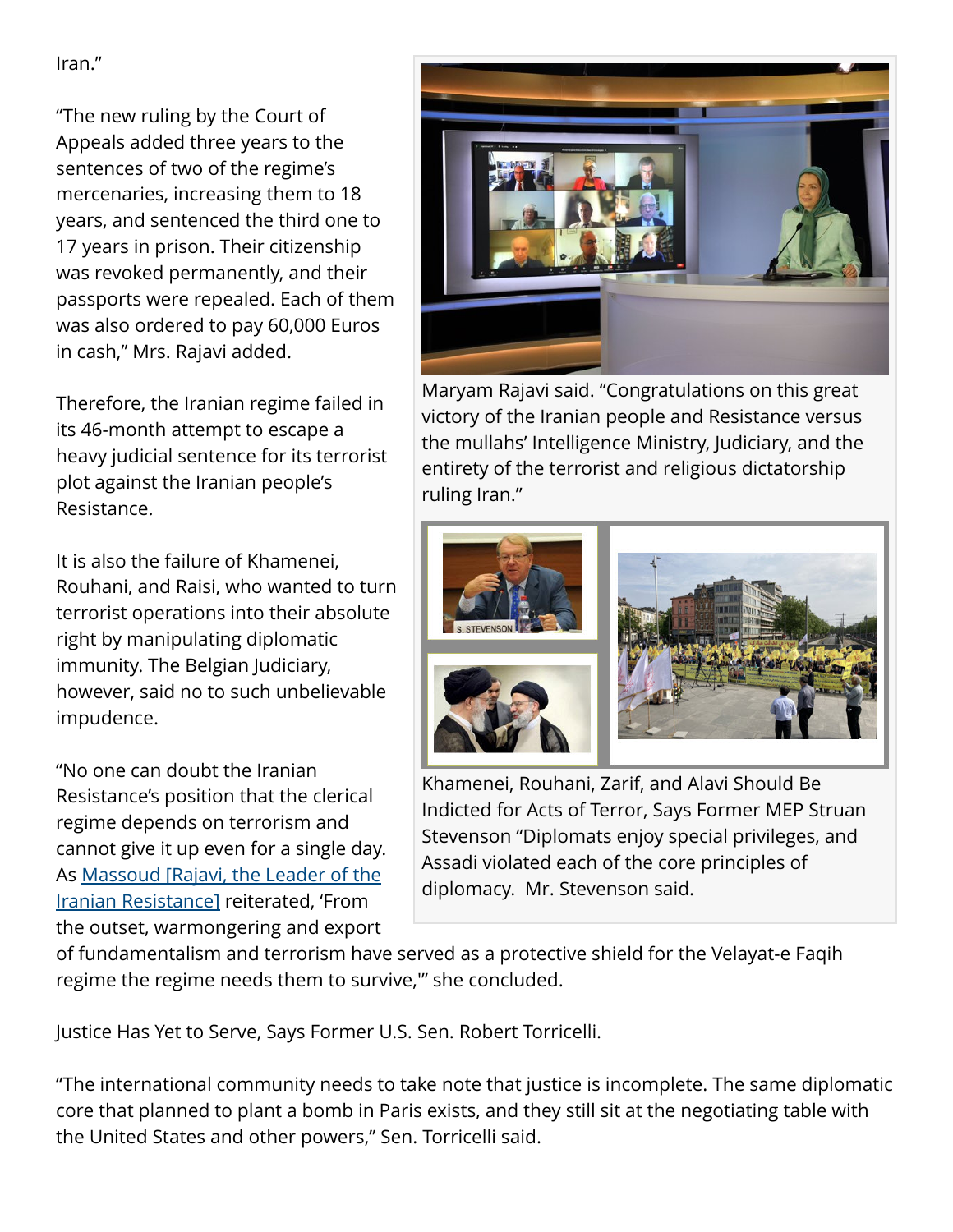"There is no justice without holding accountable the very regime that would have taken our lives. We call on Europe to reconsider. Do they want embassies in their countries that would have taken the lives of their citizens and exploded a bomb in Europe?"

Iranians Demand Democracy and Human Rights, Says Former U.S. Ambassador Robert Joseph

"Why did the regime risk the consequences of killing dignitaries? Why did it risk alienating its commercial relations with those governments? It is desperation. The principal source of desperation is the Iranian people's demands for democracy and human rights," Amb. Joseph said.

"Through four decades, the regime has made an enemy of its own people. The people's demand for change is the number one threat to the regime. This regime will do anything to stay in power. The prime target was Mrs. Rajavi, leader of the democratic and secular alternative inside and outside Iran. She is the symbol of hope for the future of Iran."

Great Principles and Values Can Be Successfully Achieved, Says Former Italian Foreign Minister Giulio Terzi.

"While the Iranian people have suffered because of the regime's torture and aggression, the terrible acts of violence against political opponents, today we finally have a moment of satisfaction because we see that great principles and values can be successfully achieved,"

"The sentence in Belgium shows that justice will prevail. It is important that we can loudly affirm that justice is winning against the regime in Tehran."

The Bomb Was Made in Iran, Tested Several Times, Says Former U.S. Amb. Lincoln Bloomfield.

"When the Belgian court first issued the verdict, they put out a lot of facts. The bomb was made from TATP, and it was made in Iran and tested several times. It had communications capabilities, and it could be a much larger explosion than bombings by ISIS," said Amb. Bloomfield.

"The report mentions Section 312 of the MOIS, which follows resistance members abroad. Why don't we ever hear about the MOIS in Washington? When we see people from Iran sitting in think tanks and universities and go to Iran and talk to its leaders, do we investigate them? This is a new conversation that we need to have."

The Iranian Regime Wants to Eliminate Its Alternative, Says Former British MP Roger Godsiff.

"This is a regime that wants to eliminate its alternative but also all supporters of a free and democratic Iran. This is the regime that massacred political prisoners in 1988," Roger Godsiff MP said.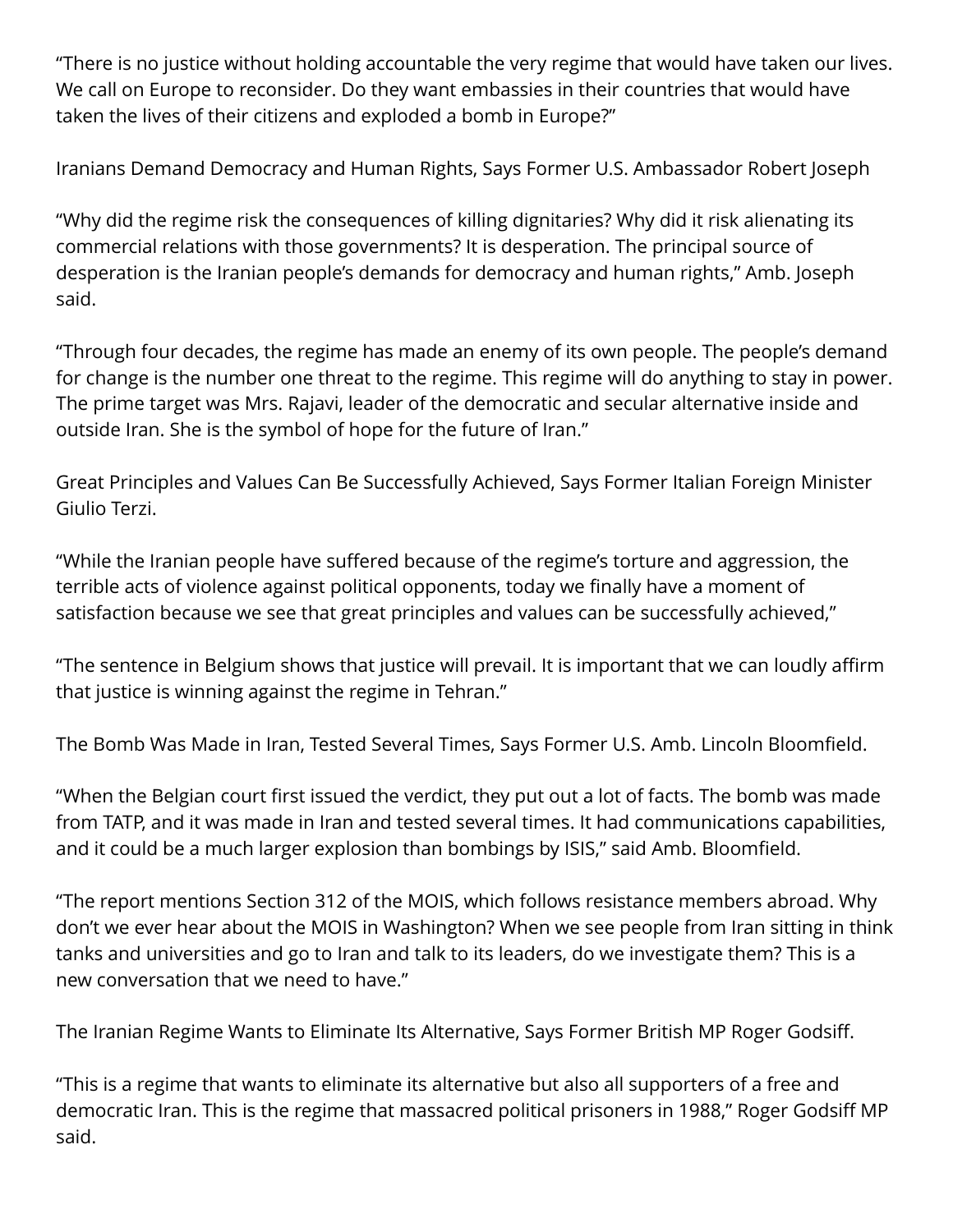"We would never think this regime would rely on an act of terrorism that could have killed thousands of people."

"I remain concerned that the masterminds who gave the green light to this act of terrorism have not been brought to account, and they have been left free to carry out terrorist activities throughout the world."

The Terrorist State Has Been Condemned, Says Belgian Lawyer Georges-Henri Beauthier.

"The terrorist state has been condemned in today's court. It's a great victory. Victory is not fully achieved yet," Mr. Beauthier said. "There are still spies and terrorists ready to kill regime opponents around the world. My thoughts go to the daily victims of the dictatorship."

All of Us Were Targets, Says Ret U.S. Col. Wesley Martin.

"All of us were targets. The NCRI and MEK are two of the three greatest threats to the Iranian regime, and the third threat is truth itself. That's what we came together for at that rally. The people of Iran don't have freedom. Terrorism inside Iran is far more hideous than what is exported outside," Col. Martin said.

"Appeasement and concessions are not the answer to dealing with the regime in Iran, and it requires firmness, strength, and resolve. Our government knows the truth about Iran, yet they are still trying to appease the regime. 2018 proved that the MOIS is a terrorist organization. I call on our government to follow the example of Europe."

The Convicted Were Just the Triggermen, Says U.S. Author Linda Chavez.

"Today, we celebrate that the Iranian regime did not succeed in its attack. The four persons who were sentenced were just the triggermen, and they did not originate the plot, and they were not the only perpetrators," Mrs. Chavez said.

"This plot was hatched in Tehran and the regime's leaders, and it involved members of the diplomatic community. The people who assembled the bombs and directed the building of the bomb, who gave the order of assassinating Madam Rajavi and the killing of thousands of people remain free."

This Ruling Is the Outcome of an Independent and Impartial Judiciary System, Says Former UN Official Taher Boumedra.

"This is the outcome of a truly independent and impartial judiciary system. It is now the governments' turn to follow that path and take appropriate measures to put an end to the regime's terrorism," Mr. Boumedra said. "The regime's leaders must be prosecuted, and its spies in disguise must be expelled."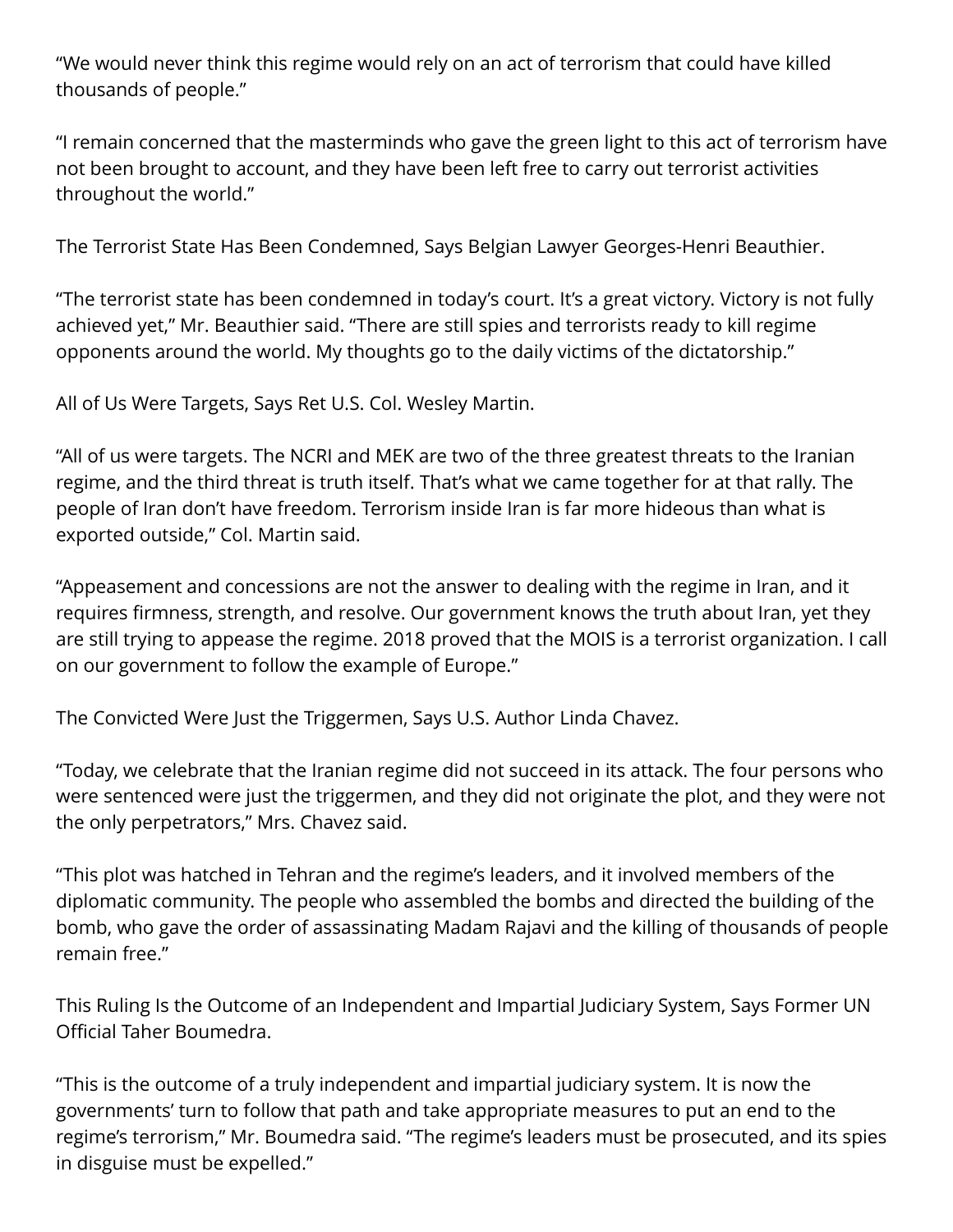EU Should Take Action, Says Italian Sen. Roberto Rampi.

"Now that the judgment has come to pass, the EU will have to take action. Will they remain silent? Will they say we are in the middle of nuclear talks, and we will jeopardize the talks if we condemn this crime? Have we forgotten about the rule of law and democracy? It is clear that the nuclear talks are dead, and it is clear that the regime is blackmailing Belgian authorities," Sen. Rampi said.

"I ask our governments to stand firm and let the mullahs know that they can't have a terror network in our countries. If the regime sees a strong reaction from EU and European leaders, they will conclude that there is no way they can have a nuclear bomb."

Appeasement With Totalitarian Regimes Makes Them More Aggressive, Says Former Bundestag Member Martin Pazelt.

"This is a historic day. The regime and its leader are at the dock in the Belgian court. This is a small victory for justice. Appeasement with totalitarian regimes makes them more aggressive in their war and terrorism. We must learn from this and pursue a firm policy against the mullahs in Tehran," Mr. Pazelt said.

"We must support the opposition to this regime, the NCRI, and MEK. They constantly expose the regime's crimes, and they are a voice for a free Iran. They warn the international community with documents and analyses about the regime's fundamentalism and terrorism and its efforts to acquire a nuclear bomb."

We Don't Forget What Happened in Villepinte in 2018, Says Former Maltese MP, Mario Galea.

"We have an important obligation not to forget what happened in Villepinte in 2018, a terrorist plot that was ordered and planned by the tyrants in Tehran.

We do not have the luxury of forgetting. Today's verdict is important, but a partial judgment and complete justice require Iranian tyrants to be held to account. Appeasement of the Iranian regime does not work," Mr. Galea said.

"While many world leaders were busy toward peace in 2018, the Iranian regime was busy transporting bombs to detonate in the sovereign territory of their appeasers. We must acknowledge that the appeasement of Tehran is nothing less than treason."

Khamenei, Rouhani, Zarif, and Alavi Should Be Indicted for Acts of Terror, Says Former MEP Struan Stevenson.

"Diplomats enjoy special privileges, and Assadi violated each of the core principles of diplomacy. He was the key operative in the attempted bombing of the NCRI rally in Villepinte," Mr. Stevenson said.